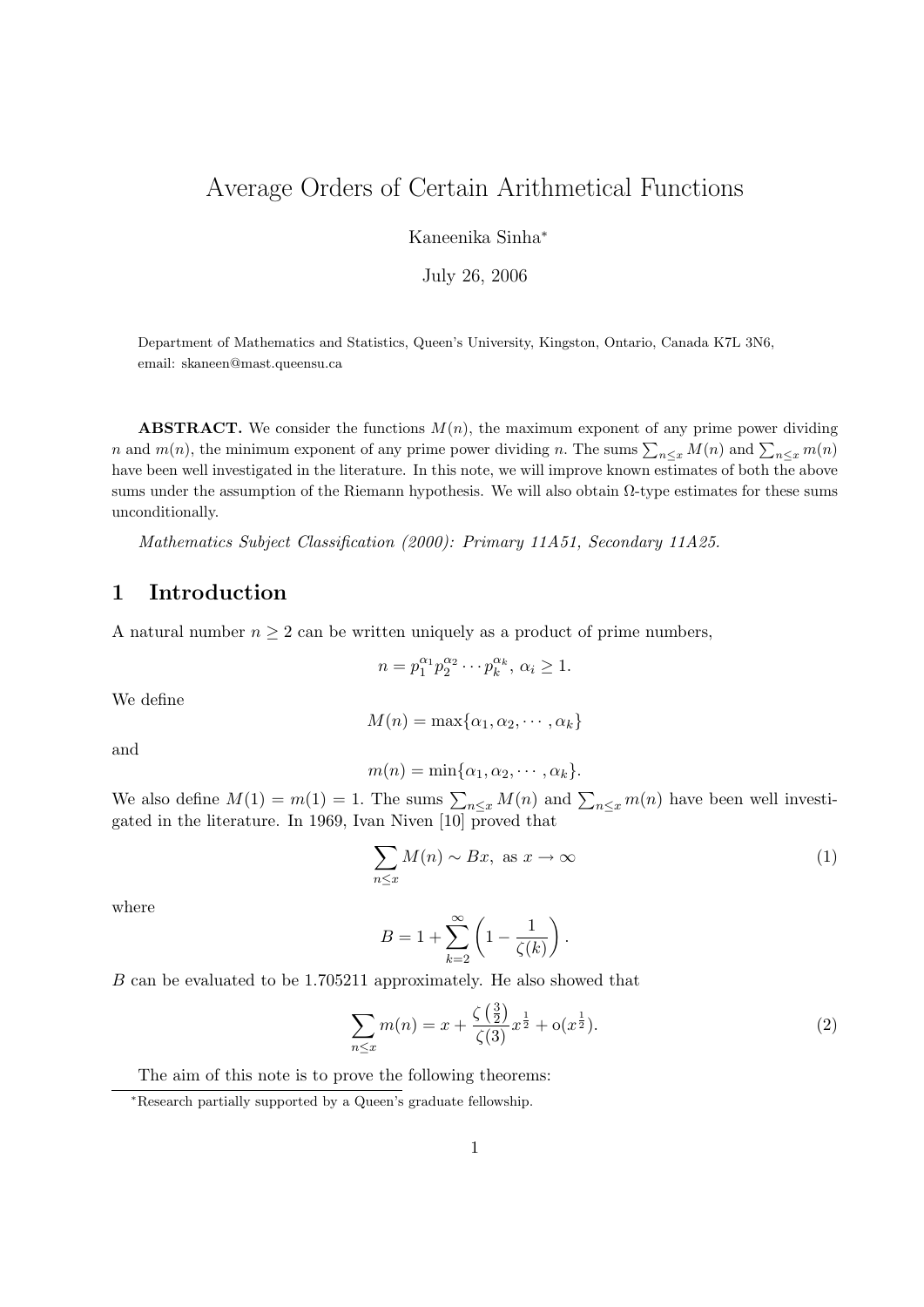Theorem 1 Assuming the Riemann hypothesis,

$$
\sum_{n\leq x} M(n) = Bx + \mathcal{O}(x^{\frac{17}{54}+\epsilon}).\tag{3}
$$

Moreover, unconditionally, we have

$$
\sum_{n \le x} M(n) = Bx + \Omega(x^{\frac{1}{4}}). \tag{4}
$$

Theorem 2 Assuming the Riemann hypothesis, we have

$$
\sum_{n \le x} m(n) = x + \sum_{i=2}^{7} A(i) x^{\frac{1}{i}} + O(x^{\frac{12}{85} + \epsilon}), \tag{5}
$$

where

$$
\gamma_{i,k} = \prod_{\substack{0 \le j \le k-1 \\ j \ne i}} \zeta \left(\frac{k+j}{k+i}\right) \prod_p \left(1 + \sum_{m=k+1}^{2k-1} p^{-\frac{m}{k+i}} - \sum_{m=2k+2}^{3k} p^{-\frac{m}{k+i}}\right),
$$
  

$$
A(2) = \gamma_{0,2}, A(3) = \gamma_{1,2} + \gamma_{0,3}, A(4) = \gamma_{1,3} + \gamma_{0,4},
$$
  

$$
A(5) = \gamma_{2,3} + \gamma_{1,4} + \gamma_{0,5}, A(6) = \gamma_{2,4} + \gamma_{1,5} + \gamma_{0,6},
$$

and

$$
A(7) = \gamma_{3,4} + \gamma_{2,5} + \gamma_{1,6} + \gamma_{0,7}.
$$

Also, unconditionally, we have

$$
\sum_{n \le x} m(n) = x + \sum_{i=2}^{7} A(i)x^{1/i} + \Omega(x^{\frac{1}{10}}).
$$
 (6)

Before proving these theorems, we would like to briefly review what is known about these sums. Perhaps unaware of Niven's work, in 1975, C. W. Anderson proposed the following problem in the American Mathematical Monthly:

Problem: Prove that

$$
\lim_{x \to \infty} \frac{1}{x} \sum_{n \le x} M(n) = 1 + \sum_{m=2}^{\infty} \frac{\mu(m)}{m(m-1)},
$$

where  $\mu(m)$  is the Möbius function.

In response, T. Salat pointed out that the above sum had already been investigated by Niven in his 1969 paper. A solution to Anderson's problem was also submitted by Ram Murty and Kumar Murty. In fact, they reported a mistake in the question and showed that the correct term on the right hand side should be

$$
1 - \sum_{m=2}^{\infty} \frac{\mu(m)}{m(m-1)},
$$

but this was not mentioned by the editor when responses to Anderson's problem were referenced in a later issue of the Monthly (see [1].) It is not difficult to see that this correct term is indeed equal to Niven's constant  $B$ . Since

$$
\left(1 - \frac{1}{\zeta(k)}\right) < \frac{1}{2^{k-1}} \text{ for } k \ge 2,
$$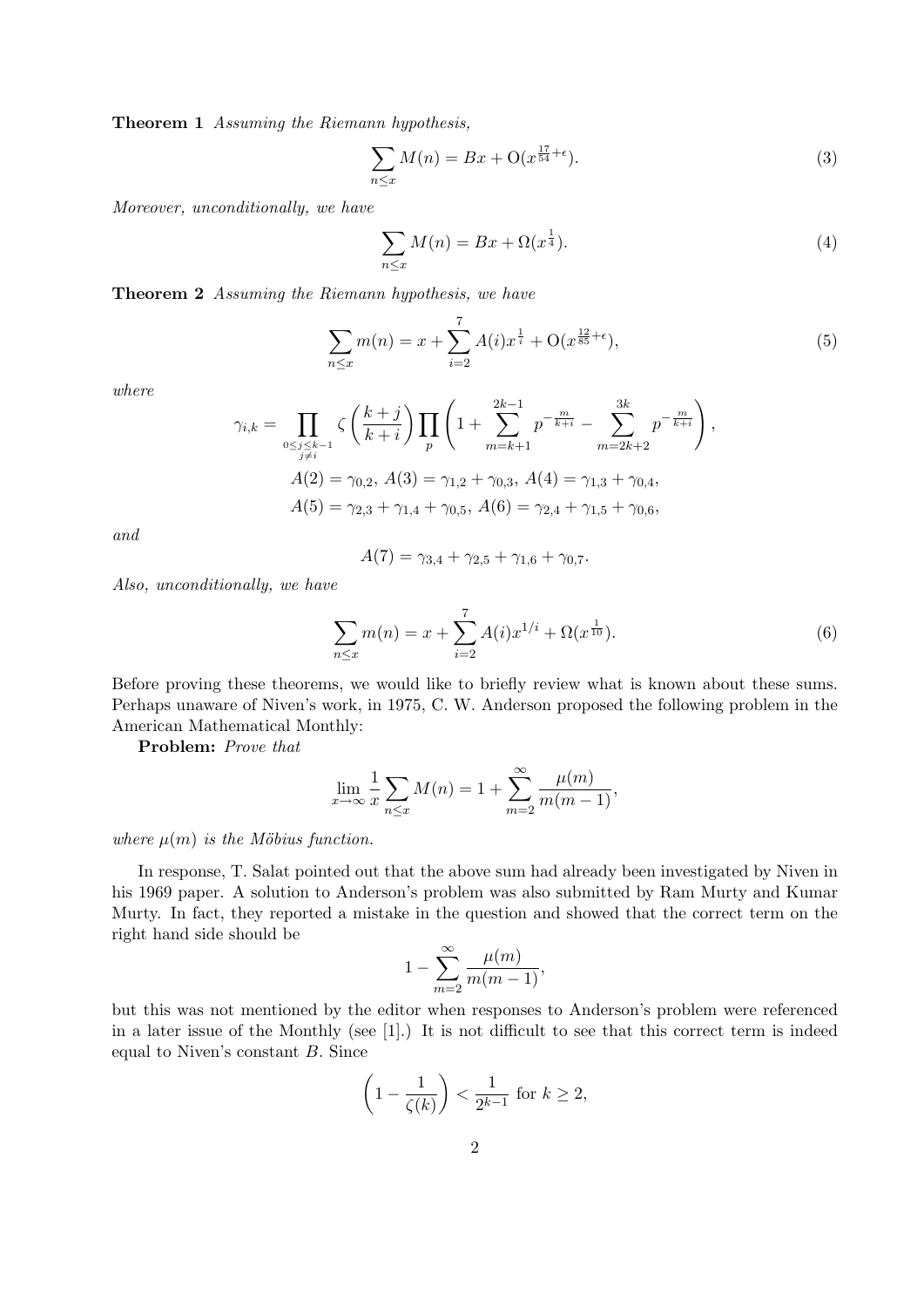the sum defining  $B$  in (1) is absolutely convergent. Thus, by interchanging summations, we see that

$$
\sum_{k=2}^{\infty} \left( 1 - \frac{1}{\zeta(k)} \right) = -\sum_{k=2}^{\infty} \sum_{m=2}^{\infty} \frac{\mu(m)}{m^k} = -\sum_{m=2}^{\infty} \frac{\mu(m)}{m(m-1)}.
$$

Niven's result was made effective by D. Suryanarayana and R. Sitaramachandrarao in 1977. In [12], they proved that

$$
\sum_{n \le x} M(n) = Bx + x^{\frac{1}{2}} \exp(-c \log^{3/5} x (\log \log x)^{-\frac{1}{5}}),\tag{7}
$$

where  $c$  is an absolute positive constant. The main ingredient in their proof is a result of Walfisz (proved in [14]), which we will state in the next section. They also prove that

$$
\sum_{n \le x} m(n) = x + \gamma_{0,2} x^{\frac{1}{2}} + (\gamma_{1,2} + \gamma_{0,3}) x^{\frac{1}{3}} + (\gamma_{1,3} + \gamma_{0,4}) x^{\frac{1}{4}} + (\gamma_{2,3} + \gamma_{1,4} + \gamma_{0,5}) x^{\frac{1}{5}} + O(x^{\frac{1}{6}}),
$$
\n(8)

where  $\gamma_{i,k}$ 's are as defined in Theorem 2.

Unaware of the results of [12], in 1991, Hui Zhong Cao obtained an error estimate of  $O(x^{\frac{1}{2}} \log x)$ in [4]. This estimate is weaker than that obtained in [12]. Cao also provides an estimate for  $\sum_{n \leq x} m(n)$ , but this is also not as sharp as equation (8). In the next two sections, we will estimate  $\sum_{n \leq x} M(n)$ . We will also refine some known estimates about  $\sum_{n \leq x} m(n)$  in the last section. The  $_{n\leq x}$  M(n). We will also refine some known estimates about  $\sum_{n\leq x} m(n)$  in the last section. The two main theorems proved in this note are Theorems 1 and 2.

### 2 Preliminary results

In this section, we will mention some results which are needed in this paper. For a fixed positive integer  $k \geq 2$ , we define a k-free integer as a positive integer which is not divisible by the k-th power of any of its prime factors. Let  $S_k(x)$  denote the number of k-free integers less than or equal to x. It turns out that  $\sum_{n\leq x} M(n)$  is directly related to the distribution of k-free numbers. By elementary number theory we know that for an integer  $k \geq 2$ ,

$$
S_k(x) = \frac{x}{\zeta(k)} + \mathcal{O}(x^{\frac{1}{k}}).
$$

The direct connection between the error terms

$$
E_k(x) = S_k(x) - \frac{x}{\zeta(k)}
$$

for  $k \geq 2$  and the error term in the sum  $\sum_{n \leq x} M(n)$  is indicated in the following proposition, which is also mentioned in [10] and [12]:

#### Proposition 3

$$
\sum_{n \le x} M(n) = Bx - \sum_{k=2}^{j} E_k(x) + O(1),
$$

$$
j = \left\lceil \frac{\log x}{\log 2} \right\rceil.
$$

where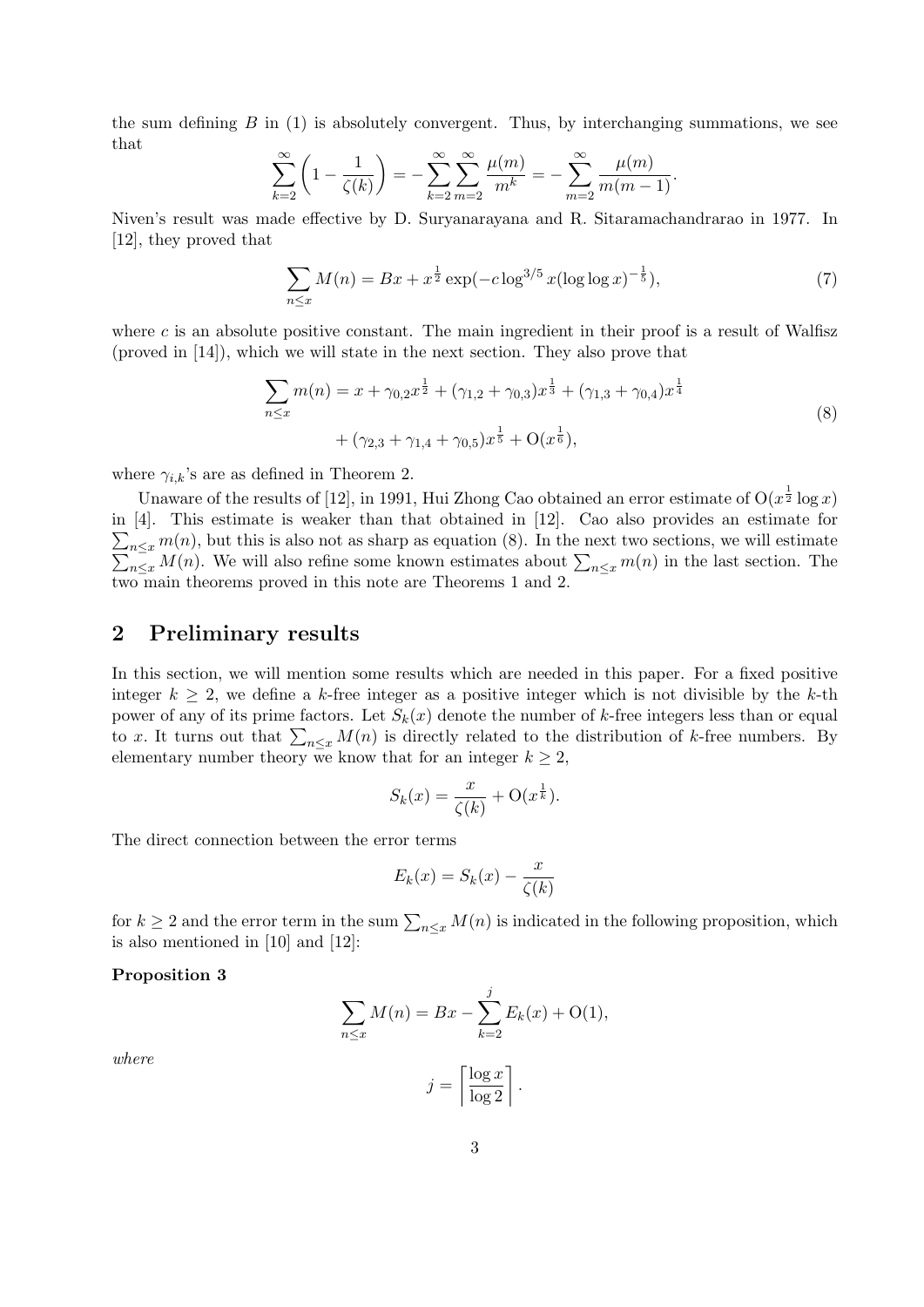**Proof.** We begin by observing that the maximum of  $\{M(1), M(2), \cdots M(n)\}\$ is  $\left[\frac{\log x}{\log 2}\right]$ . Also, for  $k \ge 2$ , the number of integers less than or equal to x such that  $M(n) = k - 1$  is  $S_k(x) - S_{k-1}(x)$ . Thus, if

$$
j = \left\lceil \frac{\log x}{\log 2} \right\rceil,
$$

we get that

$$
\sum_{n \le x} M(n) = \sum_{k=2}^{j+1} (k-1)(S_k(x) - S_{k-1}(x)).
$$

Since  $S_{j+1}(x) = x$ , the above sum is equal to

$$
jx + \sum_{k=2}^{j} (k-1)S_k(x) - \sum_{k=1}^{j} kS_k(x),
$$

which, on further simplification, is equal to

$$
jx - \sum_{k=2}^{j} S_k(x) - 1.
$$

Writing

$$
S_k(x) = \frac{x}{\zeta(k)} + \mathcal{O}(x^{\frac{1}{k}}),
$$

the above expression becomes

$$
x + x \sum_{k=2}^{j} \left( 1 - \frac{1}{\zeta(k)} \right) - \sum_{k=2}^{j} E_k(x) - 1.
$$

This is equal to

$$
Bx - x \sum_{k > j} \left( 1 - \frac{1}{\zeta(k)} \right) - \sum_{k=2}^{j} E_k(x) - 1.
$$

Since

we get that

$$
1 - \frac{1}{\zeta(k)} < \frac{1}{2^{k-1}},
$$

$$
\sum_{k > j} \left( 1 - \frac{1}{\zeta(k)} \right) < \sum_{k > j} \frac{1}{2^{k-1}} = \frac{1}{2^{j-1}} = O\left(\frac{1}{x}\right).
$$

Thus,

$$
\sum_{n \le x} M(n) = Bx - \sum_{k=2}^{j} E_k(x) + O(1).
$$

 $\Box$ 

While the trivial estimate for  $E_k(x)$  is  $O(x^{\frac{1}{k}})$ , substantially better estimates can be found, especially under the assumption of the Riemann hypothesis. We refer the reader to an excellent survey of Pappalardi [11] on various improvements of this error term. In particular, the following results are relevant to this note: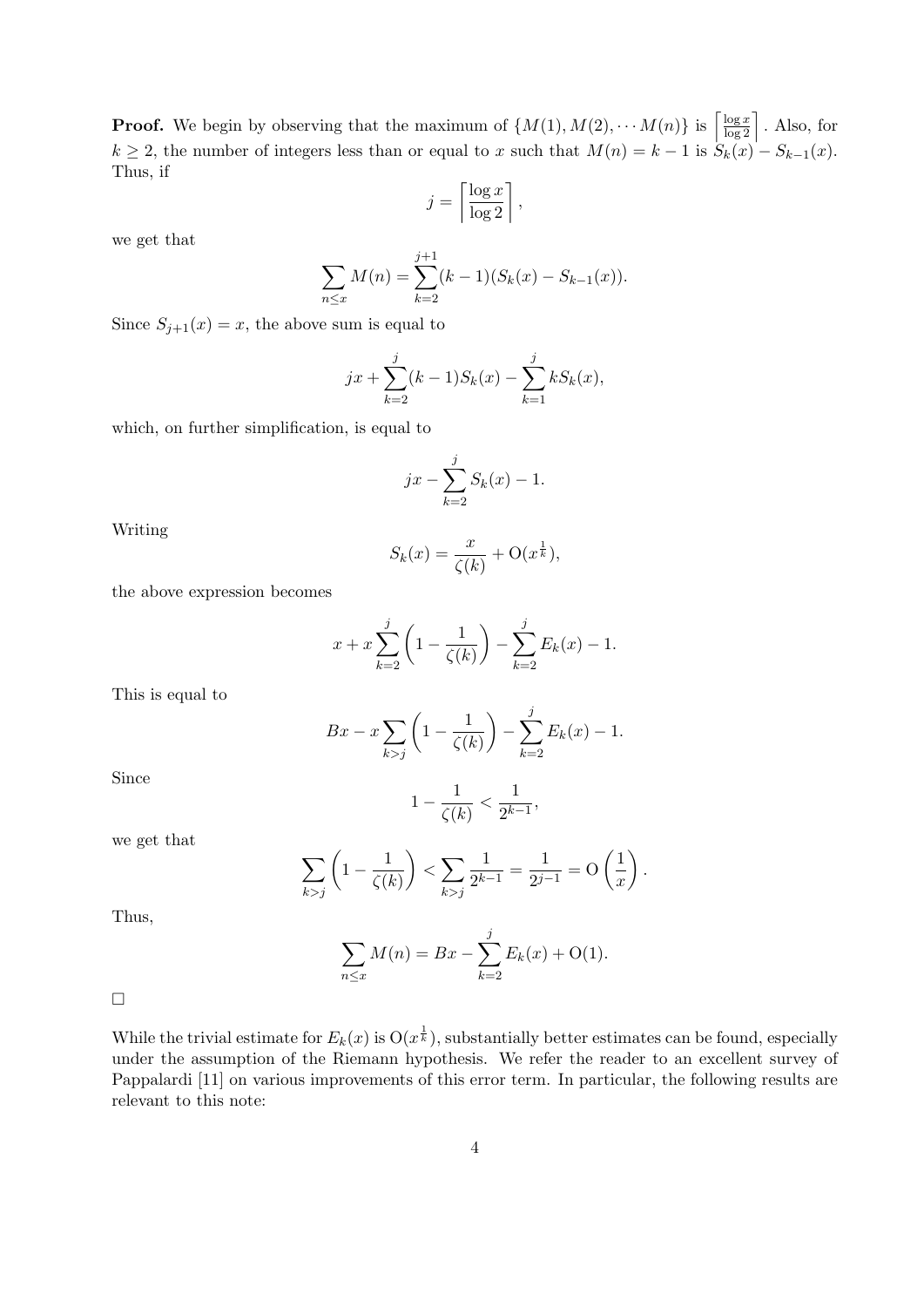In 1963, Walfisz [14] proved that

$$
E_k(x) = x^{\frac{1}{k}} \exp(-ck^{-8/5} \log^{3/5} x (\log \log x)^{-1/5}).
$$
\n(9)

We advise the reader that Walfisz's theorem has not been recorded correctly in [11]. The exponent  $1/5$  in the third displayed formula on page 73 should be replaced by  $-1/5$ . The authors, in [12], prove (7) by applying Walfisz's result (9) for  $k=2$  and the trivial estimate  $O(x^{\frac{1}{k}})$  for  $k\geq 3$  to the right hand side of Proposition 3. Clearly, any improvement in the estimates for  $E_k(x)$  will give a better error term for  $\sum_{n\leq x} M(n)$ . We now state two better estimates for  $E_k(x)$  which have been obtained by assuming the Riemann hypothesis. In 1993, Jia [8] proved the following result:

Proposition 4 Assuming the Riemann hypothesis,

$$
E_2(x) = \mathcal{O}(x^{17/54 + \epsilon}).
$$

The next result was proved in 1981 by Montgomery and Vaughan [9]:

**Proposition 5** Assuming the Riemann hypothesis, for  $k \geq 2$ ,

$$
E_k(x) = \mathcal{O}(x^{\frac{1}{k+1} + \epsilon}) \text{ for any } \epsilon > 0.
$$

In 1989, Graham and Pintz [5] obtained the following better estimate for  $E_3(x)$ :

Proposition 6 Assuming the Riemann hypothesis,

$$
E_3(x) = O(x^{7/30}).
$$

## 3 Proof of Theorem 1

We recall, from Proposition 3, we get that

$$
\sum_{n \le x} M(n) = Bx - \sum_{k=2}^{j} E_k(x) + O(1).
$$

By Proposition 4,

$$
E_2(x) = \mathcal{O}(x^{17/54 + \epsilon}).
$$

Moreover, by Proposition 5, for  $3 \leq k \leq j$ ,

$$
E_k(x) = \mathcal{O}(x^{\frac{1}{4} + \epsilon}).
$$

Thus, we get

$$
\sum_{n \le x} M(n) = Bx + \mathcal{O}(x^{17/54 + \epsilon}).
$$

This proves equation (3), the first part of Theorem 1. In order to obtain equation (4), it suffices to show that

$$
E_2(x) + E_3(x) = \Omega(x^{\frac{1}{4}}).
$$
\n(10)

This is because equation (9) gives us an unconditional estimate for  $E_4(x)$ , which is sharper than  $O(x^{1/4})$ . Substituting the trivial estimate  $O(x^{1/k})$  for  $k \geq 5$ , equation (9) for  $k = 4$  and equation (10) in Proposition 3, we obtain equation (4). Equation (10) follows as a corollary to the following general result, which seems not to have been noticed before and is interesting in its own right: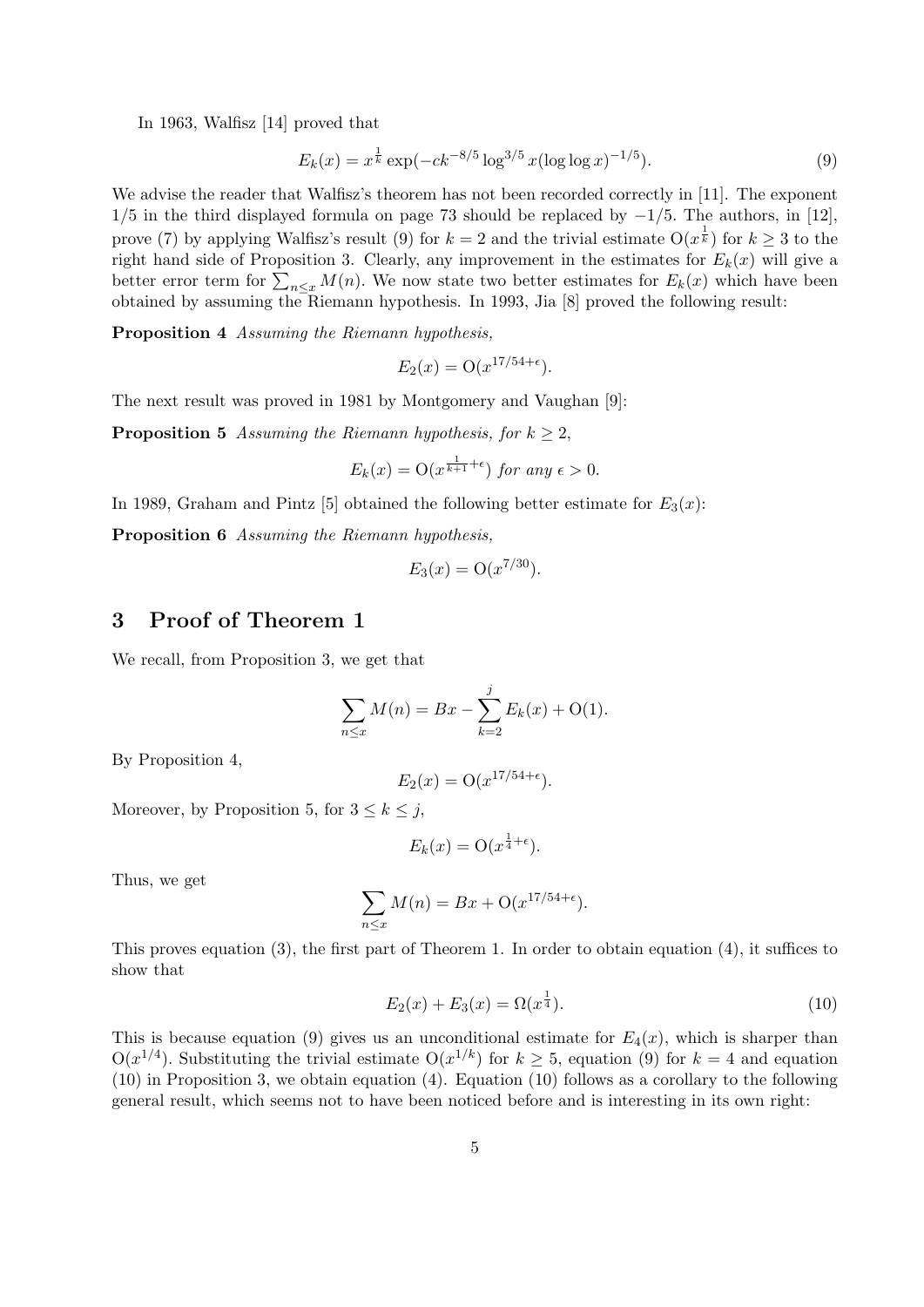**Proposition 7** Let  $S(x)$  be a complex-valued function. Suppose that

$$
f(s) = s \int_{1}^{\infty} \frac{S(x)}{x^{s+1}} dx
$$

has a pole at a complex number with real part  $\theta$ . Then

$$
S(x) = \Omega(x^{\theta}).
$$

**Proof.** The main idea of the proof of Proposition 7 is inspired by a technique followed by Vaidya in [13] to find out an  $\Omega$ -type estimate for  $E_k(x)$  conditional upon either the Riemann hypothesis or the existence of a simple zero of  $\zeta(ks)$  on the line  $\text{Re}(s) = k/2$  which is not a zero of  $\zeta(s)$ .

Let us assume that  $S(x) = o(x^{\theta})$ . Then, for every  $\epsilon > 0$ , we can find  $x_0 = x_0(\epsilon)$  such that for  $x \geq x_0$ , we have  $|S(x)| < \epsilon x^{\theta}$ . Let  $|S(x)| \leq A$  for  $0 < x < x_0$ . Thus, for  $s = \sigma + it$  with  $\sigma > \theta$ , we have

$$
|f(s)| \le |s| A \int_1^{\infty} x^{-1-\theta} dx + |s| \epsilon \int_1^{\infty} x^{-\sigma-1+\theta} dx
$$
  
=  $|s| \frac{A}{\theta} + |s| \frac{\epsilon}{\sigma - \theta}.$ 

Now, let us first consider the case when  $f(s)$  has a simple pole at  $\rho = \theta + it_0$  with non-zero residue c. Then, as  $\sigma \to \theta$ ,  $(t = t_0)$ , we get that

$$
\lim_{\sigma \to \theta} |(\sigma - \theta) f(\sigma + it_0)| = |c|.
$$

Thus, by the above inequality, we get that for every  $\epsilon > 0$ ,

$$
|c| = \lim_{\sigma \to \theta} |(\sigma - \theta)f(\sigma + it_0)|
$$
  
\n
$$
\leq \lim_{\sigma \to \theta} \left\{ |\sigma + it_0|(\sigma - \theta)\frac{A}{\theta} + |\sigma + it_0|\epsilon \right\}
$$
  
\n
$$
= \epsilon |\sigma + it_0|.
$$

This is not possible as c is non-zero. Thus, our assumption that  $S(x) = o(x^{\theta})$  is false. Therefore,

$$
S(x) = \Omega(x^{\theta}).
$$

The case when  $f(s)$  has a pole of order  $\geq 2$  can also be dealt with by a similar analysis. This proves Proposition 7.  $\Box$ 

In particular, if we let

$$
S(x) = E_2(x) + E_3(x),
$$

then it is not difficult to see that

$$
s \int_{1}^{\infty} \frac{S(x)}{x^{s+1}} dx = \frac{\zeta(s)}{\zeta(2s)} + \frac{\zeta(s)}{\zeta(3s)} - \frac{\zeta(s)}{\zeta(2)} - \frac{\zeta(s)}{\zeta(3)}.
$$
 (11)

Let  $\rho = \frac{1}{4} + i\gamma$  be a pole of the right hand side of equation (11). We prove the existence of such a pole by applying some zero-density arguments. A classical result of Selberg tells us that for T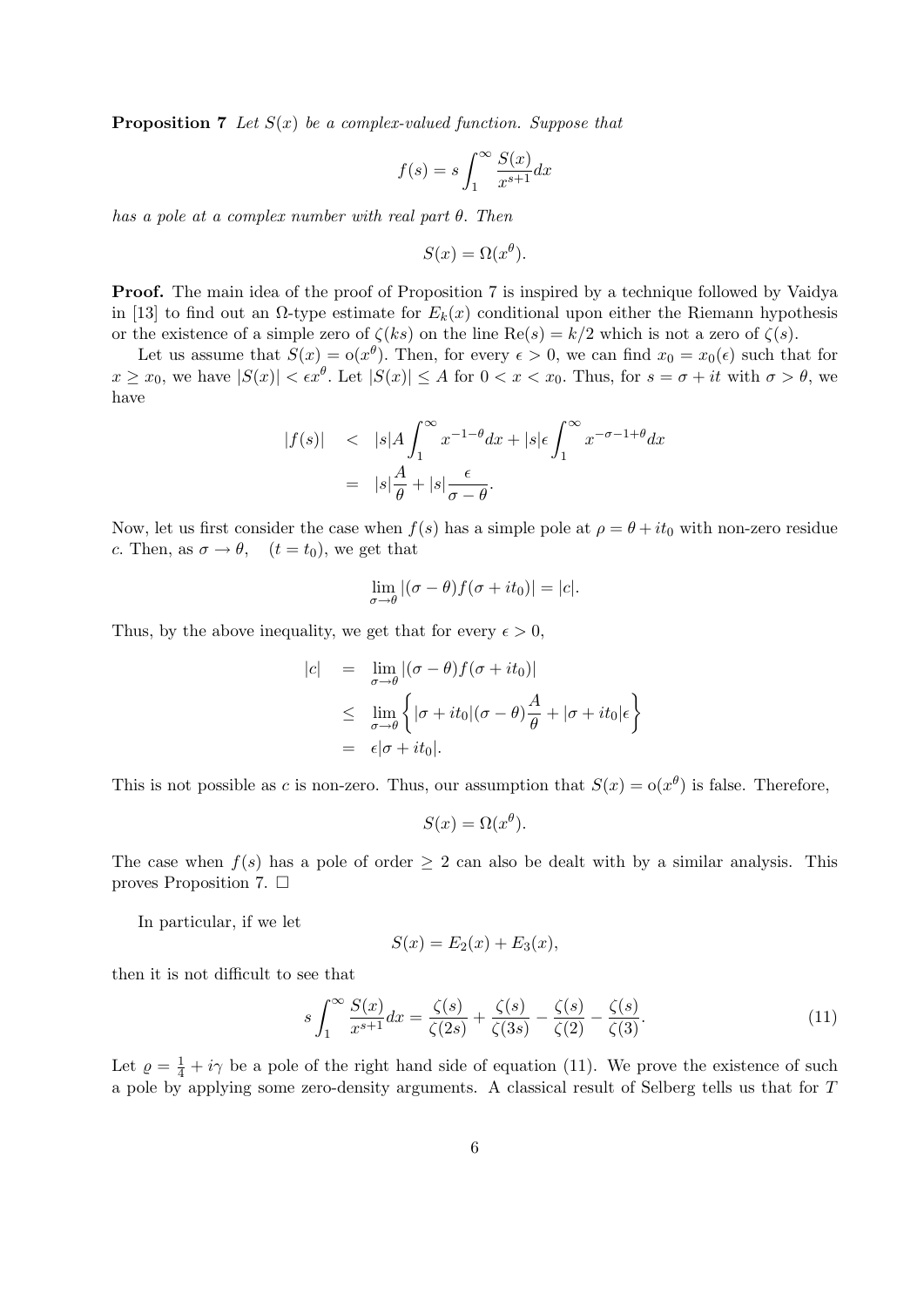sufficiently large, the number of zeros of  $\zeta(2s)$  on the line segment joining  $\frac{1}{4}$  to  $\frac{1}{4} + iT$  is at least  $AT \log T$  for some  $A > 0$ . Such zeroes are the singularities of

$$
\frac{\zeta(s)}{\zeta(2s)} + \frac{\zeta(s)}{\zeta(3s)} - \frac{\zeta(s)}{\zeta(2)} - \frac{\zeta(s)}{\zeta(3)}
$$

unless possibly they are also zeros of  $\zeta(s)$  or  $\zeta(3s)$ . Since the real part of  $\varrho$  is  $1/4$ , by the functional equation, we get a zero of  $\zeta(s)$  where the real part of s is equal to 3/4. However, by a theorem of Carlson, (see ([6], Theorem 10.1) we know that the number of zeros of  $\zeta(s)$  up to height T with real part  $3/4$  is  $O(T^{3/4} \log T)$ . Therefore, not every zero of  $\zeta(2s)$  is a zero of  $\zeta(s)$  or  $\zeta(3s)$ . Thus, the function

$$
s\int_{1}^{\infty} \frac{E_2(x) + E_3(x)}{x^{s+1}} dx
$$

will have at least one pole with real part  $1/4$ . Thus, by applying Proposition 7 to the function  $S(x) = E_2(x) + E_3(x)$ , we deduce equation (10). This concludes the proof of Theorem 1.

## 4 Proof of Theorem 2

In this section, we refine known estimates of the sum  $\sum_{n\leq x} m(n)$ . We recall that equation (8) has been proved unconditionally in [12]. Once again, this estimate can be improved by assuming the Riemann hypothesis. Analogous to a  $k$ -free integer, a  $k$ -full integer is defined as a positive integer which is divisible by the k-th power of all its prime factors. We observe that (analogous to Proposition 3), if  $L_k(x)$  denotes the number of k-full integers less than or equal to x, then

$$
\sum_{n \le x} m(n) = x + L_2(x) + \dots + L_7(x) + O(x^{\frac{1}{8}}),\tag{12}
$$

since  $j = O(\log x)$  and  $\sum_{k \geq 8} L_k(x) = O(x^{1/8}) + O(x^{1/9} \log x)$ . We now state some known results about the distribution of  $k$ -full integers. The following result has been proved in [7]:

**Proposition 8** For every  $k \geq 1$ ,

$$
L_k(x) = \gamma_{0,k} x^{1/k} + \dots + \gamma_{k-1,k} x^{1/(2k-1)} + \Delta_k(x),
$$

where the  $\gamma_{i,k}$ 's are as given after equation (8). Moreover,

$$
\Delta_3(x) = \mathcal{O}(x^{\frac{263}{2052}}), \, \Delta_4(x) = \mathcal{O}(x^{\frac{3091}{25981}}), \, \Delta_5(x) = \mathcal{O}(x^{\frac{1}{10}}) \text{ and } \Delta_6(x) = \mathcal{O}(x^{\frac{1}{12}}).
$$

The following conditional result proved in [15] in 2001 gives an estimate for  $\Delta_2(x)$ :

Proposition 9 Assuming the Riemann hypothesis,

$$
\Delta_2(x) = \mathcal{O}(x^{\frac{12}{85} + \epsilon}) \text{ for any } \epsilon > 0.
$$

We also recall the following unconditional Ω-type result of Balasubramanian, Ramachandra and Subbarao proved in [3]:

Proposition 10

$$
\Delta_2(x) = \Omega(x^{1/10}).
$$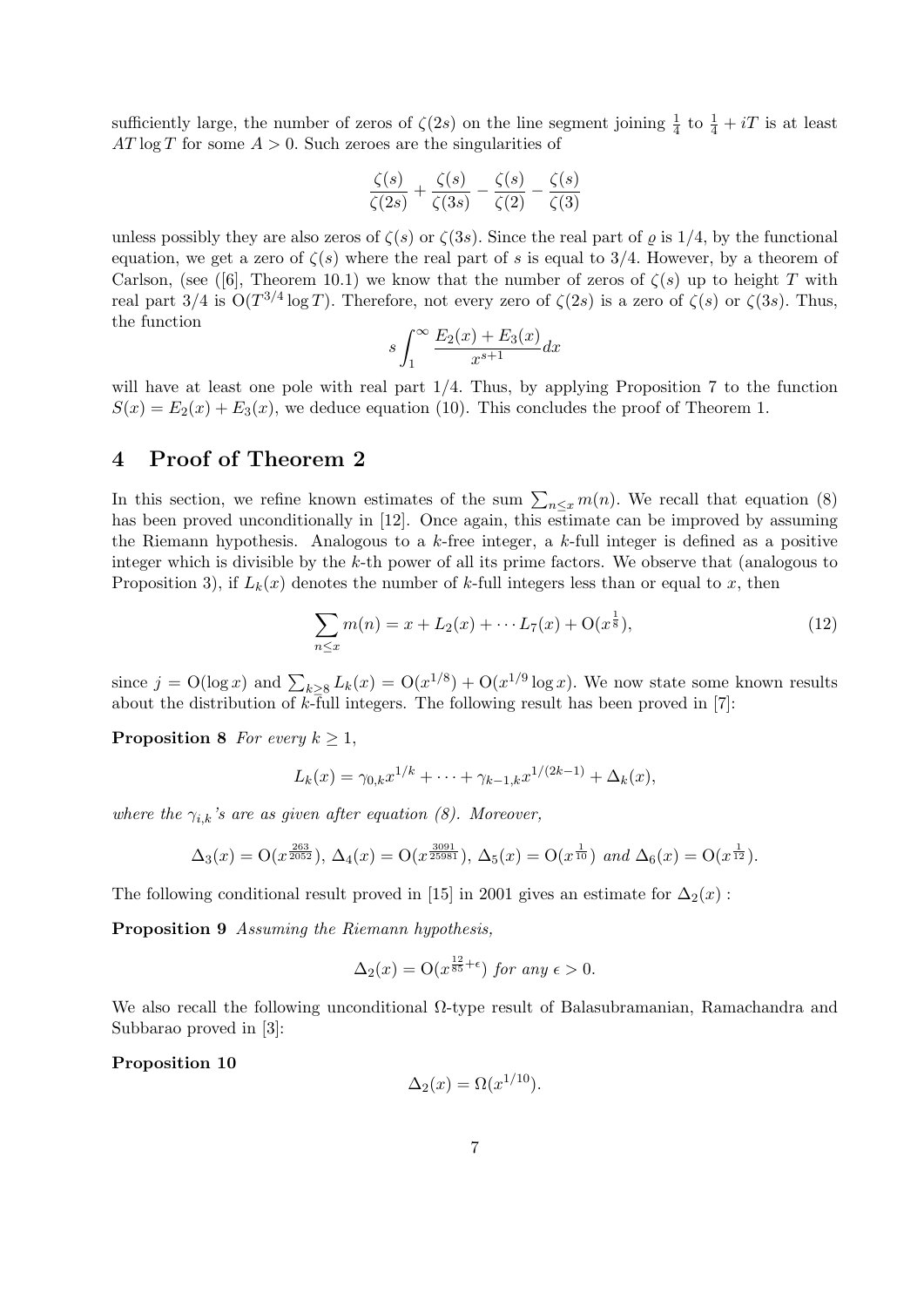We are now ready to prove Theorem 2:

We had observed above in equation (12) that

$$
\sum_{n \leq x} m(n) = x + L_2(x) + \dots + L_7(x) + O(x^{\frac{1}{8}}).
$$

Thus, by using Proposition 9 for  $k = 2$ , Proposition 8 for  $3 \leq k \leq 6$ , and the elementary estimate

$$
\Delta_k(x) = \mathcal{O}(x^{\frac{1}{k+1}})
$$

for  $k = 7$ , we get that

$$
\sum_{n \le x} m(n) = x + \sum_{i=2}^{7} A(i) x^{\frac{1}{i}} + O(x^{\frac{12}{85} + \epsilon}),
$$

where the  $A(i)$ 's are as given above. We also observe that by applying equation (8), Proposition 8 and Proposition 10 to the right hand side of equation (12), we get that

$$
\sum_{n \le x} m(n) = x + \sum_{i=2}^{7} A(i) x^{1/i} + \Omega(x^{\frac{1}{10}}).
$$

This proves Theorem 2.

### 5 Concluding remarks

Thus, in this paper, we saw how closely the Riemann hypothesis is linked to the averages of exponents in factoring integers. The key ingredients in the proofs of Theorems 1 and 2, as we saw in the last two sections, are the refined estimates of  $E_k(x)$  for  $k \geq 2$  obtained by assuming this ubiquitous conjecture of Riemann. We should note that these estimates were not available to Suryanarayana and Sitaramachandrarao when they wrote their paper [12] in 1977. One would also like to know if the estimates for  $\Delta_k(x)$  for  $k \geq 3$  can be further improved under the assumption of the Riemann hypothesis or even some quasi-Riemann hypothesis. Could one also obtain optimal error terms for the sums  $\sum_{n\leq x} M(n)$  and  $\sum_{n\leq x} m(n)$ ? We relegate these questions to future research.

Acknowledgments. I would like to thank Professors E. Bertram and R. Murty for bringing this problem to my attention. I would also like to thank the referee for many helpful suggestions on a previous version of this paper.

#### References

- [1] C. W. Anderson, K. Murty, R. Murty and T. Salat, Solutions of advanced problems: Problem 6015, The American Mathematical Monthly, Vol. 83 (1976), no. 10, pp. 820.
- [2] R. Balasubramanian and K. Ramachandra, On square-free numbers, Proceedings of the Ramanujan Centennial International Conference (Annamalainagar, 1987), RMS Publications, Ramanujan Math. Soc., Annamalainagar, 1988, pp. 27-30.